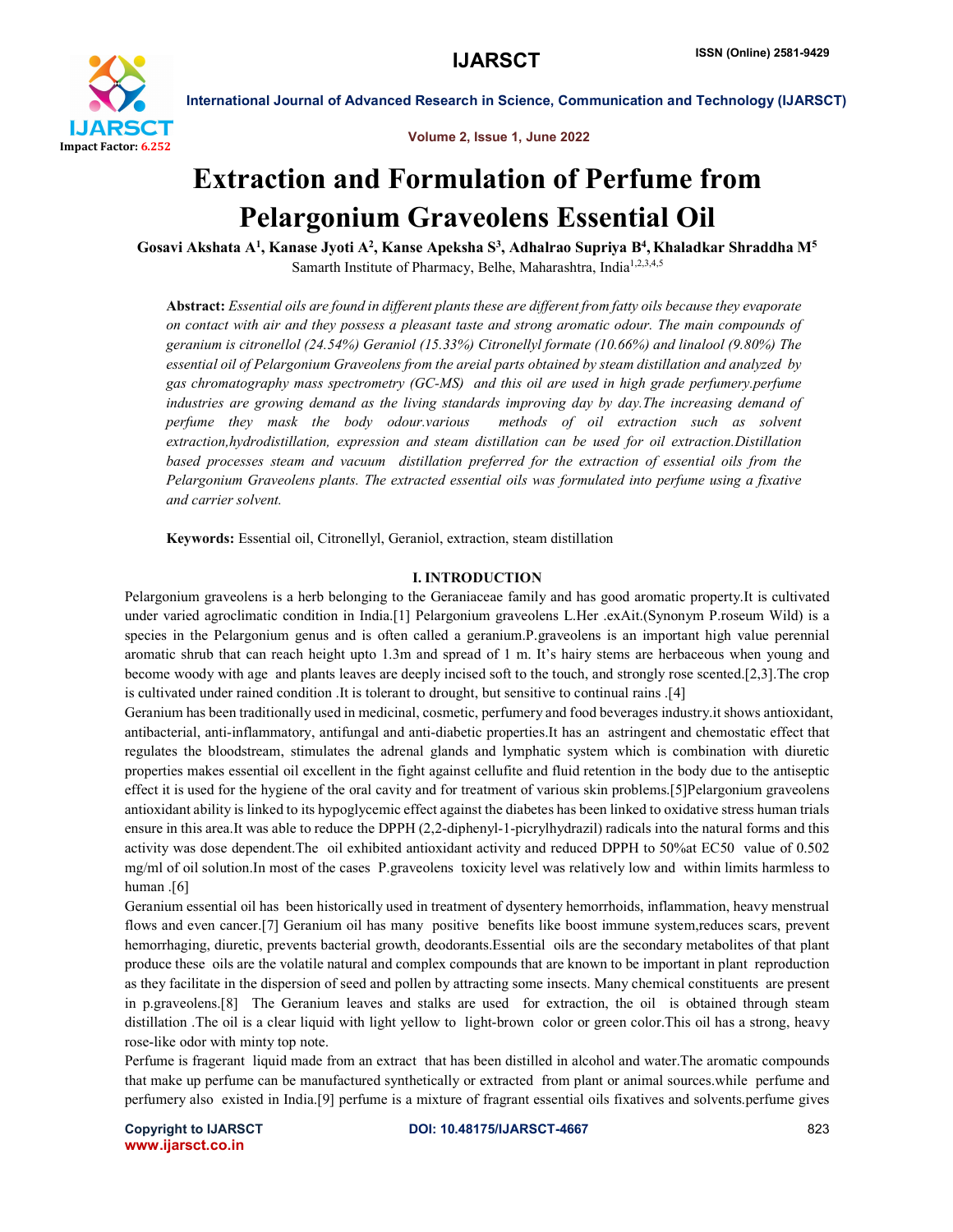

### Volume 2, Issue 1, June 2022

pleasant feeling and increase enthusiasm to perform better at workplaces [10]A perfume is composed of three notes mainly base note, middle note and top note.The base note reffered as smell of fragrance after drying.Middle note mixing of perfume with unique body chemistry forms middle note they also called as heart notes. Top note or head notes the first smell experienced in an aroma is top note.plant sources are used for perfume formation.Essential oils, pure grain oil and water are three key ingredients to making perfume.[11,12]

### ІІ. CHEMICAL COMPOSITION

The chief constituents of the geranium oil are geraniol and citronellol.esters of these alcohol such as acetates,formates are present.other important constituents of geranium oil are isomenthone, linalool, turpineol, phenyl ethyl alcohol,3 hexane-1-ol and rose oxides.According to available data on chemical composition of P.graveolens, essential oil major were the citronellol, geraniol, and Citronellyl formate.<sup>[13]</sup>

### ІІІ. MATERIAL AND METHODS

Fresh leaves of Pelargonium graveolens by steam distillation and chemical compoents were analyzed by Gaschromatography mass- spectrometry (GC-MS).The geranium essential oil used in formation of perfume.

### Extraction of Essential Oil

### Steam Distillation

Steam distillation is the best process which gives better quality of oil.It is the most popular methods used to extract and isolate essential oil from plant.This method used for purifying liquids which decompose at their normal boiling point.The steam vaporizes the plant materials volatile compounds, which go through condensation and collection process.It is used for separating organic compounds from plant elements.<sup>[14]</sup>

### General Procedure for Steam Distillation

The leaves from the plant material was cut and grinded into small pieces with a juice blender .The sample was placed inside a round-bottomed flask which connected with the distillation apparatus. water (200 ml) was added inside the roundbottomed flask to generate the steam. The sample was heated to 200 ℃ and distilled for 6 hours. The oil containing distillate was then collected and dried over anhydrous magnesium sulfate with further separation by centrifuging at 1300 rpm for 30 minutes. The essential oil was then transferred into Amber glass vial for further analysis.[15]

### Formulation of Perfume

### IV. FORMULATION OF PERFUME

Essential oil used in the fragrance industry to describe the source purity and techniques used to obtain particular fragrant extract. Absolute , concentrate, essential oil, tincture this extracts are used in perfume formulation.[9] There are various methods for extraction of essential oil from plants including steam distillation [16,17] solvent extraction [18,19] soxhlet extraction [20,16] enfleurage [18,21] and expression [22].The steam distillation is a common method which involves the evaporation of volatile components from the plant at lower temperature with the presence of steam.The steam distillation extraction method used for Pelargonium graveolens.[23]

### Formulation of perfume

Geranium oil extract 10 ml were measured and placed in a 120 ml beaker containing 5 ml of methanol.solution were shaken and poured into 50 ml bottle.

### V. RESULT AND DISCUSSION

The results of chemical analysis of Pelargonium graveolens essential oil are presented in (Table ) It can seen that tested oil contain a amount of Citronellol (24.54%) geraniol (15.33%), Citronellyl formate (10.66%) and linalool (9.80%) other constituents of tested oil were present in small quantities of (less than 1%) total 55 compounds were identified.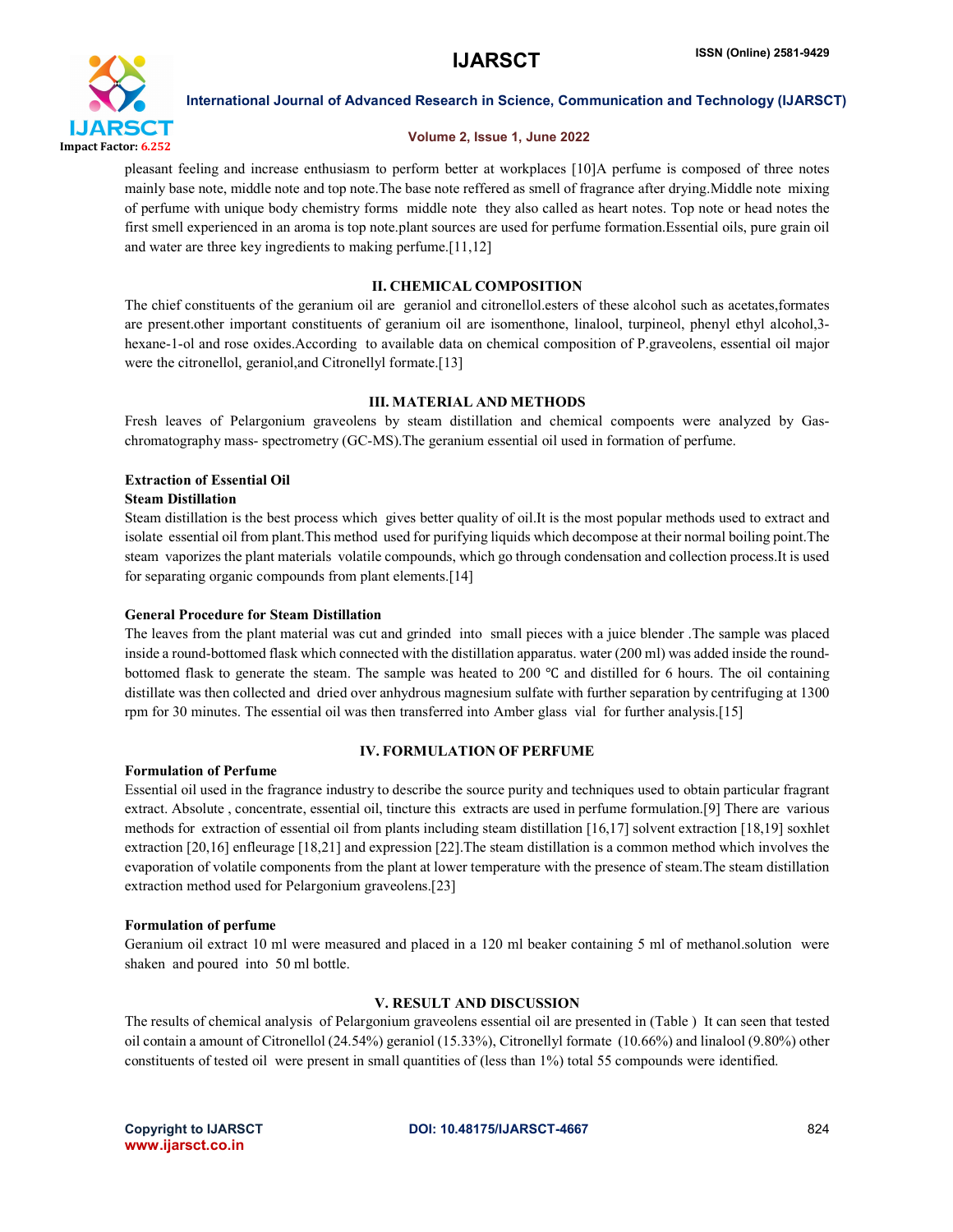



## Volume 2, Issue 1, June 2022

### Table 1: Constituents

| <b>Constituents</b>                    | <b>KIE</b> | <b>KIL</b> | $\frac{0}{0}$     |
|----------------------------------------|------------|------------|-------------------|
| $\alpha$ -Pinene                       | 924.5      | 932        | $\overline{0.41}$ |
| 2,2,6-Trimethyl-6-vinyltetrahydropyran | 963.9      | 972        | 0.03              |
| Limonene                               | 1022.0     | 1024       | 0.08              |
| cis-Linalool oxide (furanoid)          | 1067.0     | 1067       | 0.09              |
| trans-Linalool oxide (furanoid)        | 1082.7     | 1088       | 0.04              |
| Linalool                               | 1094.0     | 1095       | 9.80              |
| cis-Rose oxide                         | 1103.8     | 1106       | 1.17              |
| trans-Rose oxide                       | 1120.3     | 1122       | 0.37              |
| Menthone                               | 1145.0     | 1148       | 4.33              |
| Isomenthone                            | 1155.5     | 1158       | 2.86              |
| Menthol                                | 1176.2     | 1167       | 0.08              |
| $\alpha$ -Terpineol                    | 1185.6     | 1186       | 0.36              |
| Citronellol                            | 1224.2     | 1223       | 24.54             |
| Neral                                  | 1236.5     | 1235       | 0.68              |
| Geraniol                               | 1249.9     | 1249       | 15.33             |
| Geranial                               | 1266.3     | 1264       | 0.06              |
| Citronellyl formate                    | 1268.6     | 1271       | 10.66             |
| Neryl formate                          | 1274.5     | 1280       | 0.41              |
| Geranyl formate                        | 1295.1     | 1298       | 5.61              |
| $\alpha$ -Cubebene                     | 1339.6     | 1345       | 0.07              |
| Citronellyl acetate                    | 1348.6     | 1350       | 0.28              |
| $\alpha$ -Copaene                      | 1365.1     | 1374       | 0.46              |
| $\beta$ -Bourbonene                    | 1373.8     | 1387       | 1.38              |
| $\overline{\beta}$ -Elemene            | 1382.3     | 1389       | 0.25              |
| $\beta$ -Caryophyllene                 | 1407.5     | 1417       | 1.33              |
| $trans-a-Bergamotene$                  | 1425.8     | 1432       | 0.10              |
| $\alpha$ -Guaiene                      | 1427.9     | 1437       | 0.55              |
| 6,9-Guaiadiene                         | 1432.7     | 1442       | 7.08              |
| Aromadendrene                          | 1441.4     | 1439       | 0.95              |
| $\alpha$ -Humulene                     | 1445.9     | 1452       | 0.42              |
| allo-Aromadendrene                     | 1453.0     | 1458       | 0.14              |
| cis-Muurola-4(14),5-diene              | 1466.6     | 1465       | 0.09              |
| $\gamma$ -Muurolene                    | 1465.9     | 1478       | 0.18              |
| Geranyl propionate                     | 1472.5     | 1476       | 0.86              |
| $\gamma$ -Gurjunene                    | 1474.7     | 1475       | 0.35              |
| $\beta$ -Selinene                      | 1484.1     | 1489       | 0.16              |
| $\alpha$ -Muurolene                    | 1493.7     | 1500       | 0.19              |
| $\gamma$ -Cadinene                     | 1507.0     | 1513       | 0.16              |
| Geranyl isobutanoate                   | 1510.1     | 1514       | 0.28              |
| δ-Cadinene                             | 1516.8     | 1522       | 1.16              |
| Citronellyl butanoate                  | 1524.5     | 1530       | 0.68              |
| Furopelargone A                        | 1536.9     | 1538       | 0.50              |
| Geranyl butanoate                      | 1557.5     | 1562       | 0.76              |
| Neryl isovalerate                      | 1564.9     | 1582       | 0.05              |
| Caryophyllene oxide                    | 1578.8     | 1582       | 0.43              |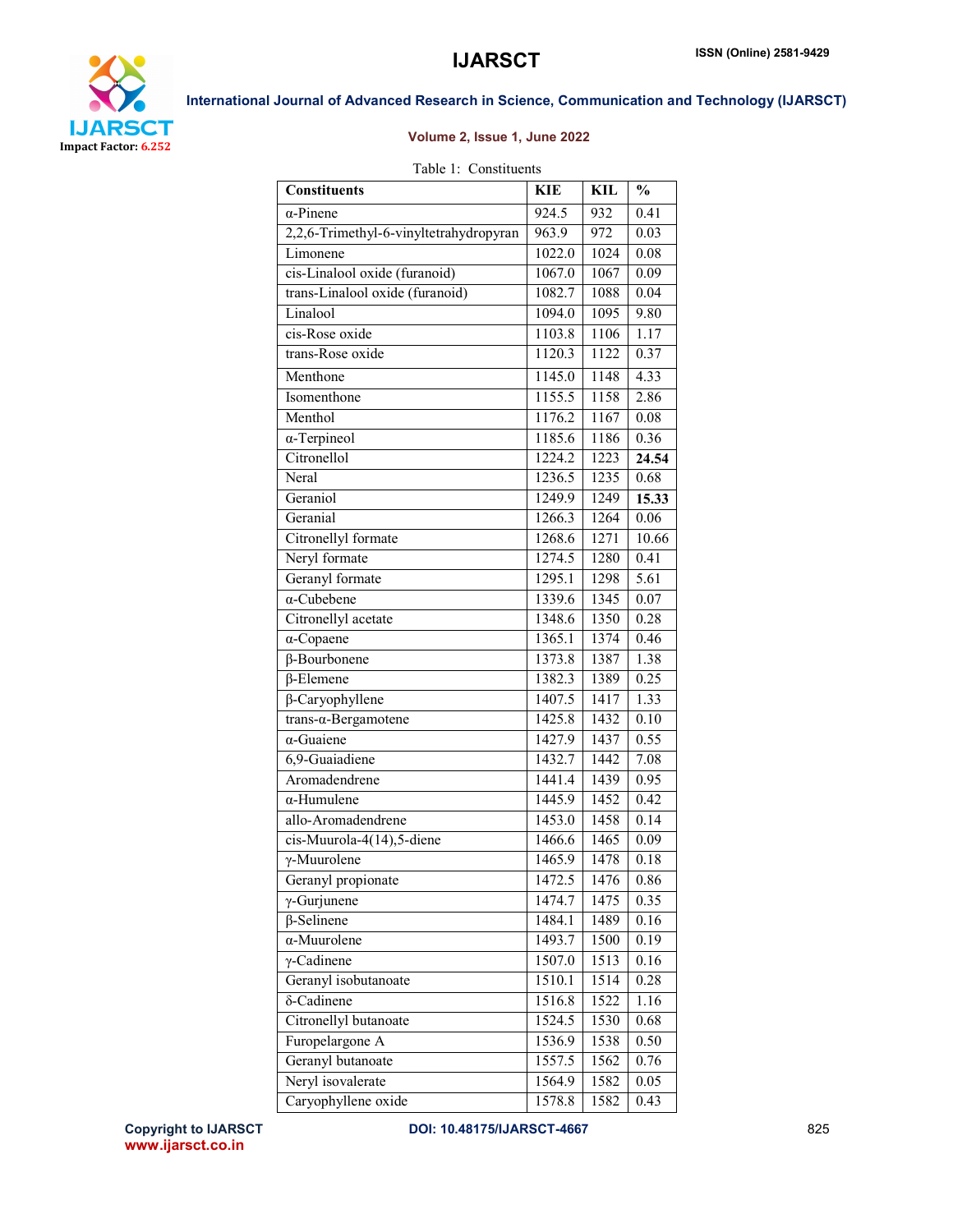

### Volume 2, Issue 1, June 2022

| 5,5,9,10-Tetramethyltricyclo      |        |      |      |
|-----------------------------------|--------|------|------|
| $[7.3.0.0(1,6)]$ dodecan-11-one** | 1577.6 | n/a  | 0.46 |
| 2-Phenyl ethyl tiglate            | 1586.5 | 1584 | 0.24 |
| Geranyl isovalerate               | 1601.9 | 1606 | 0.33 |
| Humulene epoxide II               | 1605.2 | 1608 | 0.09 |
| 1,10-di-epi-Cubenol               | 1611.5 | 1618 | 0.20 |
| 1-epi-Cubenol                     | 1624.9 | 1627 | 0.12 |
| Cubenol                           | 1636.4 | 1645 | 0.15 |
| $\alpha$ -Cadinol                 | 1649.4 | 1652 | 0.13 |
| cis-Citronellyl tiglate           | 1662.9 | 1666 | 0.31 |
| Geranyl tiglate                   | 1697.8 | 1696 | 1.52 |

### Grouped constituents

|       | Monoterpene hydrocarbons.  | 0.49  |
|-------|----------------------------|-------|
|       | Oxygenated monoterpenes    | 59.74 |
|       | Sesquiterpene hydrocarbons | 15.02 |
|       | Oxygenated sesquiterpenes  | 6.01  |
|       | Others                     | 18.06 |
| Total |                            | 99.32 |

n/a – not available

Results indicated that most of the components of Pelargonium graveolens are belong to the group of terpenoids including monoterpenoids , sesquioterpenoids and oxygenated terpens.

### VI. CONCLUSION

The study indicates that chemical composition of Pelargonium graveolens oil is high quality with alcohols Citronellol and geraniol compounds. Essential oil were extracted from the plant Pelargonium graveolens using steam distillation.essential oil ,pure grain oil ,and water are three key ingredients to making perfume volatile oils are found in different plants. Distillation base recovery processes such as steam and vacuum distillation are preferred for the extraction of essential oils from the plant materials

### ACKNOWLEDGMENT

The authors would like to thank Principal and Management of Samarth Institute of pharmacy, Belhe for giving us a chance to carry out the present research work.

### **REFERENCES**

- [1]. Malek Ennaifer ,Taroub Bouzaiene ,Monef Chouaibi,Moklar Hamdi , "Pelargonium graveolens "Aqueous Decoction: A new water soluble polysaccharide and Antioxidant-Rich Extract",Biomed Research International,vol-2018.
- [2]. Misra A, Shrivastava Nk.Value addition of essential monoterpene oils (s) in Geranium on leaf positions for commercial exploitation.African Journal of Agriculture Research 2010;5(15);2077-2079.
- [3]. Rao BPR.Biomass yield , essential oil yield and essential oil composition of rose scented geranium as influenced by raw spacings and intercropping with Cornmint . Industrial crops and products,2002;15(2);133- 134.
- [4]. M.R, Narayana ,E.V.S. Prakasa Rao/B.R,Rajseswara Rao\* and K.P.Sastry \*\* Geranium cultivation in India potential and prospects.(central Institute of Medicinal and aromatic plants, Regional Centre,Banglor
- [5]. Lovabre ,1998; Lawless,2001 Lis-Balchin et al (1996,2003).
- [6]. Rafie Hamidpour ; Soheila Hamidpour, Mohesen Hamidpour, Victoria Marshall and Roxanna Hamidpour Pelargonium graveolens (Rose geranium)- A novel therapeutic agent for Antibacterial, Antioxidant, Antifungal and diabetes 2017,vol 5 No 1:134.

www.ijarsct.co.in